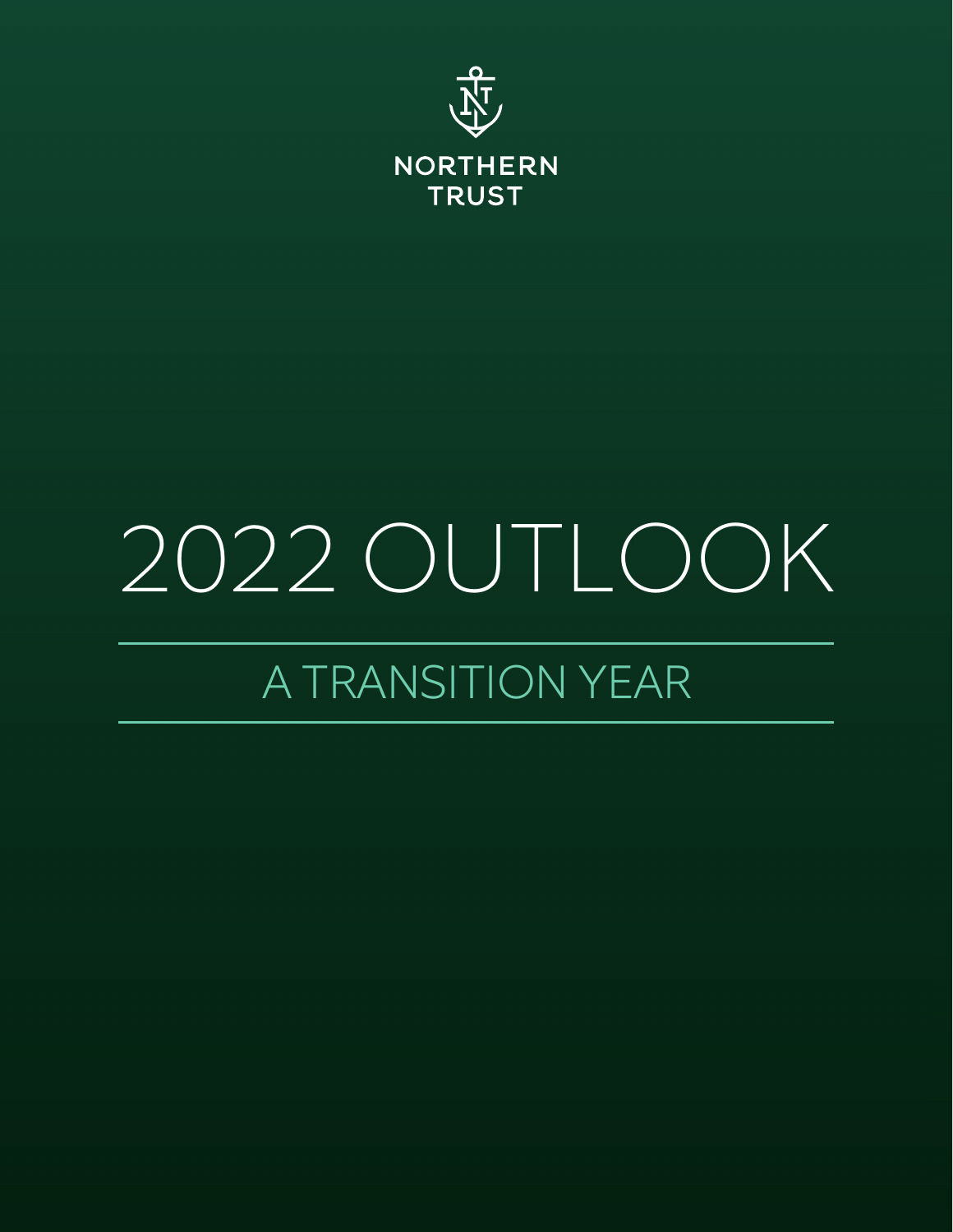

# 2022 OUTLOOK A TRANSITION YEAR

We are overweight risk — favoring developed market equities, high yield bonds and natural resources. We expect 2022 to be a year of transitions. But for the key underpinnings of stock and bond prices — corporate earnings and interest rates — we see strong earnings growth and low long-term interest rates.

We have a constructive outlook for 2022, but risk asset returns will likely fall short of 2021's. Entering 2021, we anticipated good earnings growth but thought valuations were stretched. Lo and behold, corporate profits topped expectations and more than offset lower valuations in developed markets. Emerging markets were restrained by weaker fundamentals in China.

In 2022, the upcoming transition in Fed policy will be key. Developed market central bank balance sheets ballooned in recent years. Consideration of an acceleration in tapering bond purchases is now underway, a necessary precondition to rate hikes. History suggests that measured and well-telegraphed rate hikes are not disruptive to stocks and (most) bond prices. Fiscal policy is transitioning to being less stimulative, although the effect should be cushioned by bolstered consumer and business spending. Our top concern is the risk of disruptive inflation leading to premature monetary policy tightening. There are signs of easing inflationary pressures in key bottlenecks, but strong housing and labor markets (in the U.S.) warrant consideration. We expect financial markets to continue to focus on an intermediateterm easing of pricing pressures as supply chain issues improve. We also expect ongoing COVID-related uncertainty, but the global economy is adapting and corporate profitability has positively surprised. The U.S. midterm elections will be in focus in November, and history suggests a swing in seats to the Republicans. This would further sideline the importance of government policy to the markets as little impactful legislation will likely be passed.

Northern Trust Global Asset Allocation

JAMES D. MCDONALD Chief Investment Strategist jxm8@ntrs.com

DANIEL J. PHILLIPS, CFA Director, Asset Allocation Strategy

dp61@ntrs.com

WOUTER A. STURKENBOOM, CFA

Chief Investment Strategist EMEA & APAC ws65@ntrs.com

*Published on December 8, 2021*

#### EXHIBIT 1: IT WAS A VERY GOOD YEAR

*While bond returns lagged inflation, risk assets more than made up for it.*

#### Year-to-Date Returns (%)



Source: Northern Trust Asset Management, Bloomberg. Year-to-date data through November 30, 2021. Five-year annualized data from November 30, 2016 to November 30, 2021. Past performance is no guarantee of future results.

5-year 1.1 | 4.4 | 3.6 | 5.2 | 6.3 | 2.9 | 17.7 | 10.0 | 10.0 | 8.8 | 8.0 | 7.0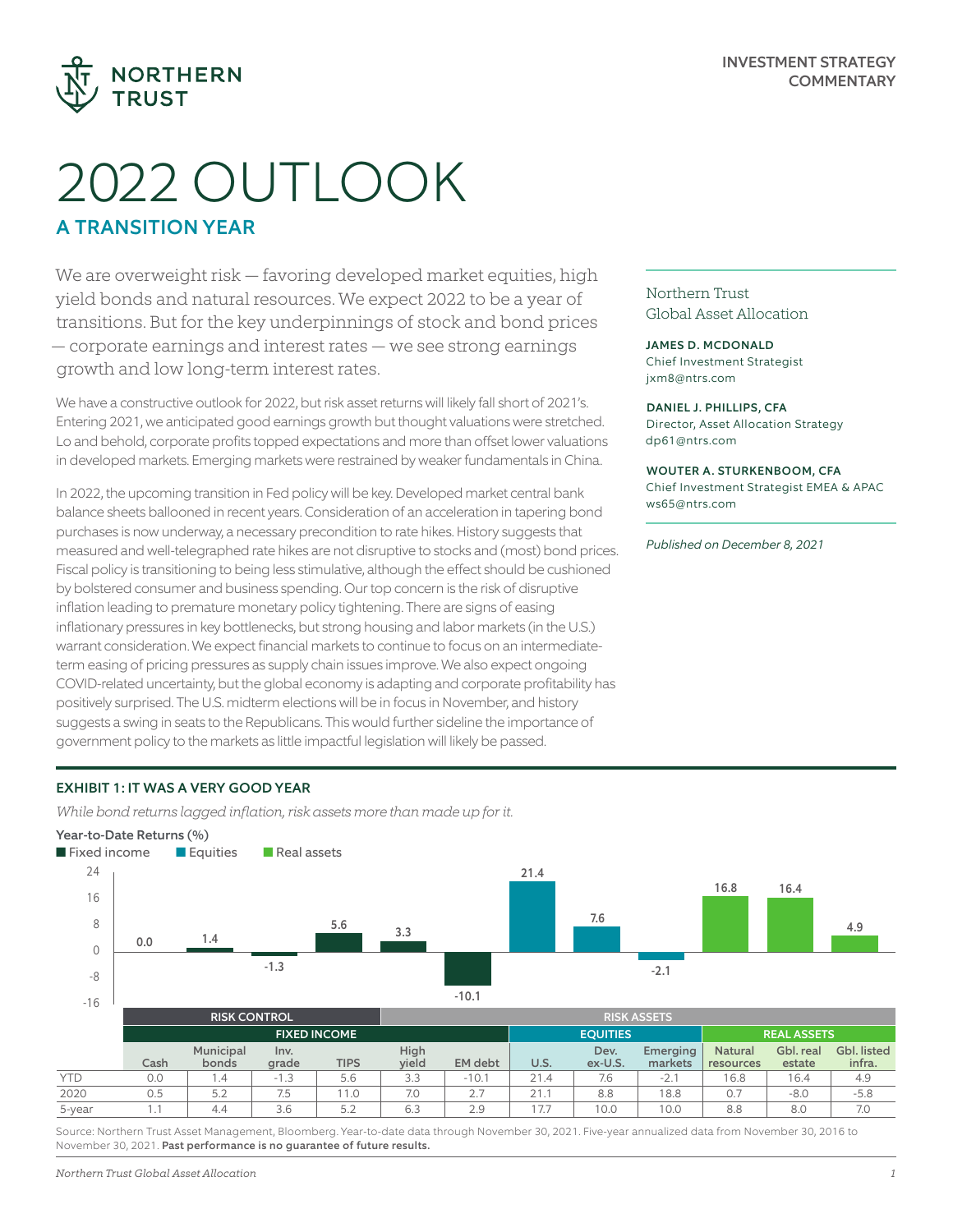#### EXHIBIT 2: 2022 OUTLOOK BY ASSET CLASS

|                        |                                   |                                                                     | TAA*  | SAA** | <b>Key Views</b>                                                                                                                                                                                                                                                                                                                                                                                                                                                                                                    |
|------------------------|-----------------------------------|---------------------------------------------------------------------|-------|-------|---------------------------------------------------------------------------------------------------------------------------------------------------------------------------------------------------------------------------------------------------------------------------------------------------------------------------------------------------------------------------------------------------------------------------------------------------------------------------------------------------------------------|
|                        | EQUITIES                          | <b>DEVELOPED</b><br><b>MARKETS</b><br>5% overweight                 | 45%   | 40%   | Developed market equities stand to benefit from continued economic expansion despite<br>global growth reverting to its longer-term mean. Moreover, corporate profits have proven<br>capable of decoupling from various economic pressures (e.g., pockets of elevated inflation),<br>and we anticipate that resilience to continue in 2022. Developed market valuations should<br>decline but low interest rates and a global financial system flush with stimulus will help them<br>stay above historical averages. |
| Risk Assets            |                                   | <b>EMERGING</b><br><b>MARKETS</b><br>Equal-weight                   | 6%    | 6%    | Emerging markets face a handful of headwinds stemming from Chinese economic,<br>regulatory and COVID-related risks. Barring a sharp economic slowdown, China will<br>seemingly prioritize financial stability over growth - opting for targeted (not aggressive)<br>stimulus. Attractive valuations relative to developed markets leave us equal-weight.                                                                                                                                                            |
|                        | EAL ASSETS<br>$\overline{\alpha}$ | <b>GLOBAL REAL ESTATE/</b><br><b>INFRASTRUCTURE</b><br>Equal-weight | 4%    | 4%    | We are equal-weight both global real estate and listed infrastructure. Compelling yields<br>and diversified risk exposures warrant a strategic allocation. Tactically, these asset classes<br>have proven sensitive to the volatile pandemic course. While they should benefit from a<br>low interest rate environment, we see a better risk-reward balance in developed equities<br>as we believe we are early into a new economic expansion.                                                                      |
|                        |                                   | <b>NATURAL</b><br><b>RESOURCES</b><br>2% overweight                 | 6%    | 4%    | Demand for natural resources will remain strong as the economic expansion continues. Also,<br>as these companies prioritize capital discipline over capital investment, strong cash flow<br>generation will find investors' pockets. This asset class helps protect against our risk case of<br>disruptive inflation. With attractive valuations, both relative to other risk assets and historical<br>levels, natural resources has room to run.                                                                   |
| Control Assets<br>Risk | <b>FIXED INCOME</b>               | <b>HIGH YIELD</b><br>4% overweight                                  | 10%   | 6%    | Corporate health is strong and we expect 2022 default rates to resemble the very low levels<br>coming out of the financial crisis. Technicals should remain quite solid. Coming off of<br>late-2021 spread widening, we expect high yield to provide equity-like returns with a lower<br>risk profile. High yield is our highest conviction overweight.                                                                                                                                                             |
|                        |                                   | <b>INVESTMENT GRADE</b><br>6% underweight                           | 29%   | 35%   | Investment grade fixed income is our largest underweight. While we expect longer-dated<br>Treasury yields to remain low, front-end interest rate volatility will likely remain elevated. We<br>see much better risk-reward in high yield, given low credit risk.                                                                                                                                                                                                                                                    |
|                        |                                   | <b>INFLATION LINKED</b><br>3% underweight                           | $0\%$ | 3%    | Inflation-linked bonds are a good option for inflation protection. However, lofty inflation levels<br>are already priced in and inflation protection diminishes over time. We prefer natural resources<br>as an inflation hedge, particularly early in economic cycles. We are underweight inflation-linked<br>bonds.                                                                                                                                                                                               |
|                        |                                   | CASH<br>2% underweight                                              | 0%    | 2%    | Given our expectation for continued low interest rates in a generally constructive risk taking<br>environment, we recommend cash only be held for near-term liquidity needs.                                                                                                                                                                                                                                                                                                                                        |
|                        |                                   | <b>TACTICAL RISK POSITION:</b><br>Overweight to risk                |       |       | We have a broad-based overweight to risk built through a preference for developed over<br>emerging market equities, credit over interest rate risk and inflation protection through<br>risk assets. Risk asset gains will likely not come as easily as in recent years, but continuing<br>economic growth and central bank support should be conducive to risk taking.                                                                                                                                              |

\*TAA = Tactical Asset Allocation.

\*\* SAA = Strategic Asset Allocation.

These recommendations, based on the Global Policy Model, do not include alternatives. We believe strategic holdings in both private investments and hedge funds can assist in increasing portfolio efficiency. However, we do not make tactical recommendations on these asset classes due to the strategic nature of the investments.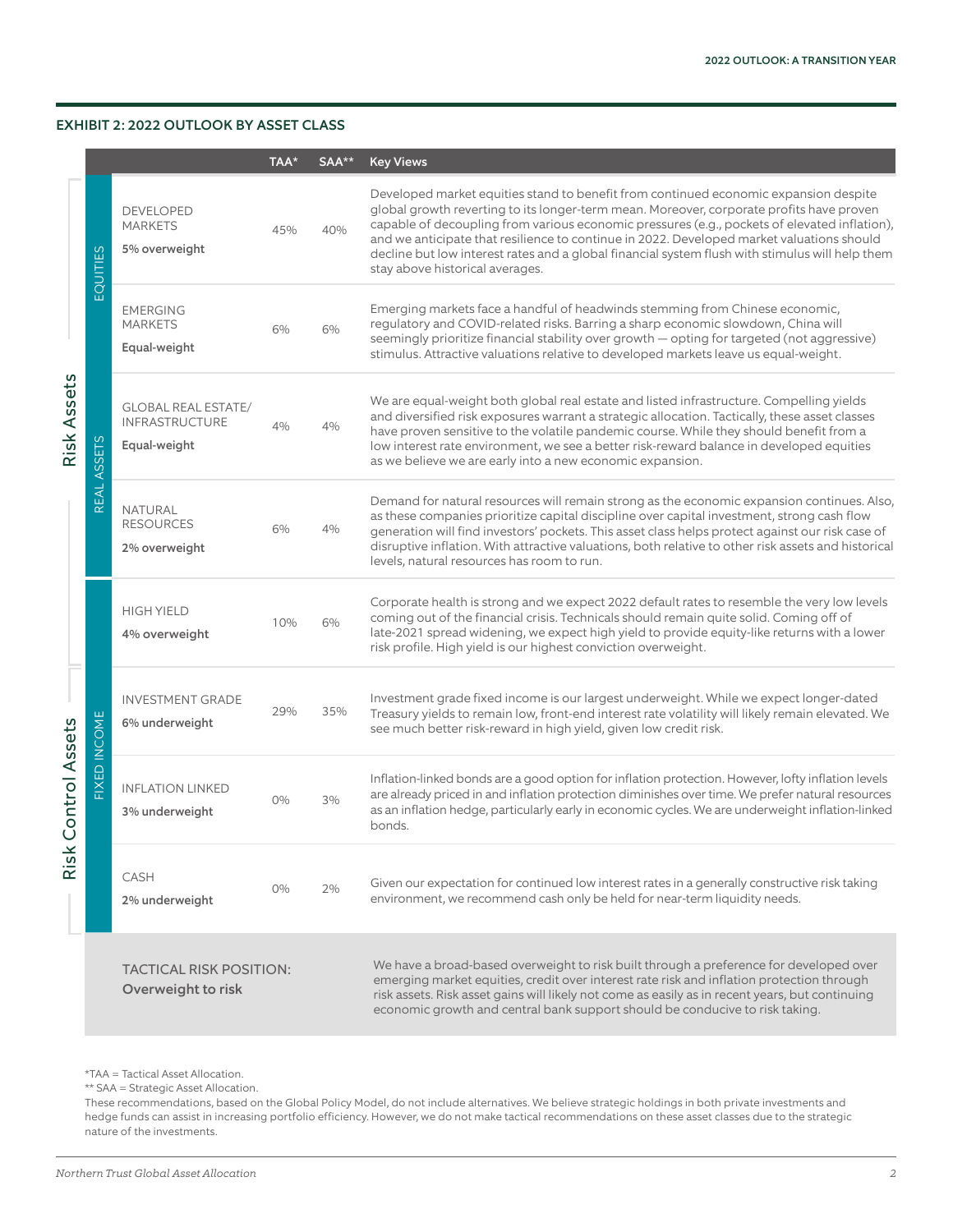### MACRO THEME REVIEW

Slowing economic growth is proving sufficiently sturdy such that risk asset valuations remain elevated.

Our 2022 outlook includes a review of our long-term capital market assumption themes, as published each year in our [Five-Year Outlook.](https://www.capitalmarketassumptions.com/?utm_source=pdf&utm_medium=referral&utm_campaign=am-global-brand-cma-20211207&utm_content=commentary) These themes drive our "forward-looking, but historically aware" approach to strategic asset allocation. They also inform our tactical one-year outlook and asset allocation positioning. We provide a broad narrative of how our themes are progressing below, while Exhibit 3 details the status of each theme individually.

From an investor's perspective, the financial market "results" are justifying the macro variable "means." That is to say, slowing economic growth is proving sufficiently sturdy such that risk asset valuations remain elevated. Meanwhile, the "transitory" nature of inflation is playing out more slowly than many expected — but is showing just enough signs of "transition" to keep central bankers dovish in their words and deeds, preventing risk asset valuations from falling.

Our "big three" themes — outlining our long-term outlook on growth, inflation and monetary policy - remain viable. Our Reversion to Mediocrity theme is playing out on the demand side as the debt-fueled demand recovery has less gas (U.S. savings as a percentage of disposable income is back down to pre-pandemic levels). The supply side is showing a slower reversion than anticipated, causing our Sticking to Stuckflation theme to play out more slowly than expected. But, as noted above, central bankers are finding "just enough" supply-side progress to maintain a dovish bias globally. Importantly, we believe this remains the case at the Federal Reserve, which is the latest central bank to show signs of **Monetary Activism** in the wake of the decision to renominate Jerome Powell as Fed chair (keeping investors happy) while also nominating Lael Brainard as vice chair — a proponent of the Fed "fighting the good fight" against income inequality and climate change (likely through a dovish bias).

#### EXHIBIT 3: HOW OUR INVESTMENT THEMES ARE PLAYING OUT

| <b>CMA Theme</b>                     | What was said:                                                                                                                                                                                                                                                                                         | What we have seen:                                                                                                                                                                                                                                                   |
|--------------------------------------|--------------------------------------------------------------------------------------------------------------------------------------------------------------------------------------------------------------------------------------------------------------------------------------------------------|----------------------------------------------------------------------------------------------------------------------------------------------------------------------------------------------------------------------------------------------------------------------|
| Reversion to<br>Mediocrity           | After a brief breakout, global economic growth will revert to its<br>longer-term mean. Debt-fueled demand will subside and<br>automation will contain inflation. This will lead to continued low<br>interest rates, especially as insatiable fixed income demand<br>persists.                          | Growth has slowed as we - and many - expected, but its<br>durability is something we believe will surprise investors. This<br>keeps us overweight risk in the global policy model with a<br>preference for developed (over emerging) market equities.                |
| Sticking to<br>Stuckflation          | Stuckflation is being tested, but we believe it should pass. Investors<br>agree, as they've had patience with recent high inflation. Unless we<br>see a truly coordinated policy response, future inflation will more<br>reflect the past decade than the past year, supporting financial<br>markets.  | We still believe inflation to be transitory $-$ if defined as supply/<br>demand moving back toward equilibrium without aid from<br>excessive outside force (i.e., Fed rate hikes). We maintain our<br>natural resource overweight to protect against the risk case.  |
| Monetary<br>Activism                 | Central banks are finding new callings, such as fighting income<br>inequality and climate change. This expanded mission will<br>become more prominent as inflation fears, once again, subside.<br>We expect central banks globally to stay on the dovish side of<br>market expectations.               | The Biden administration crafted a compromise by leaving Jerome<br>Powell as Fed chair but nominating the more "activist" Lael<br>Brainard to vice chair. Our expectation remains that the all-<br>important Fed will err on the side of dovishness in 2022.         |
| <b>Seeking Tech</b><br>Independence  | Technology is the new oil - but with greater economic security<br>impacts. Both sides of the West-China divide appreciate the<br>importance of technological independence and the requisite raw<br>materials to get there. Expect major investment toward this aim<br>- and further economic division. | Frankly, for the time being, oil is the "new oil" - but all sides<br>continue to understand the need for tech independence. Most<br>recently, Samsung announced a \$17 billion investment in a new<br>production facility in Texas, scheduled to open in 2024.       |
| The Evolving<br>Capitalist           | Investors and business leaders recognize that they must evolve<br>from today's "winner-take-all" capitalism. Solutions to address<br>income gaps and the needs of all stakeholders (as opposed to<br>just shareholders) will slowly lead to a more sustainable version<br>of capitalism.               | Change is certainly underway as companies across the economic<br>spectrum pay up for scarce labor. But this very much remains a<br>slow evolution. For instance, it's unclear whether this is a one-time<br>step-up in pay or something more persistent.             |
| <b>Reaching Climate</b><br>Consensus | A consensus is emerging on the importance of fighting climate<br>change - increasingly market-driven. Investors are fueling the<br>green transition, driving real corporate action more quickly<br>and forcefully than politicians ever could. But difficult<br>economic tradeoffs loom large.         | The recent energy price spike is a good example of the flexible<br>approach to tackling climate change. Steady progress in moving<br>away from fossil fuels continues, but it will be a long road,<br>requiring substantial amounts of gasoline for quite some time. |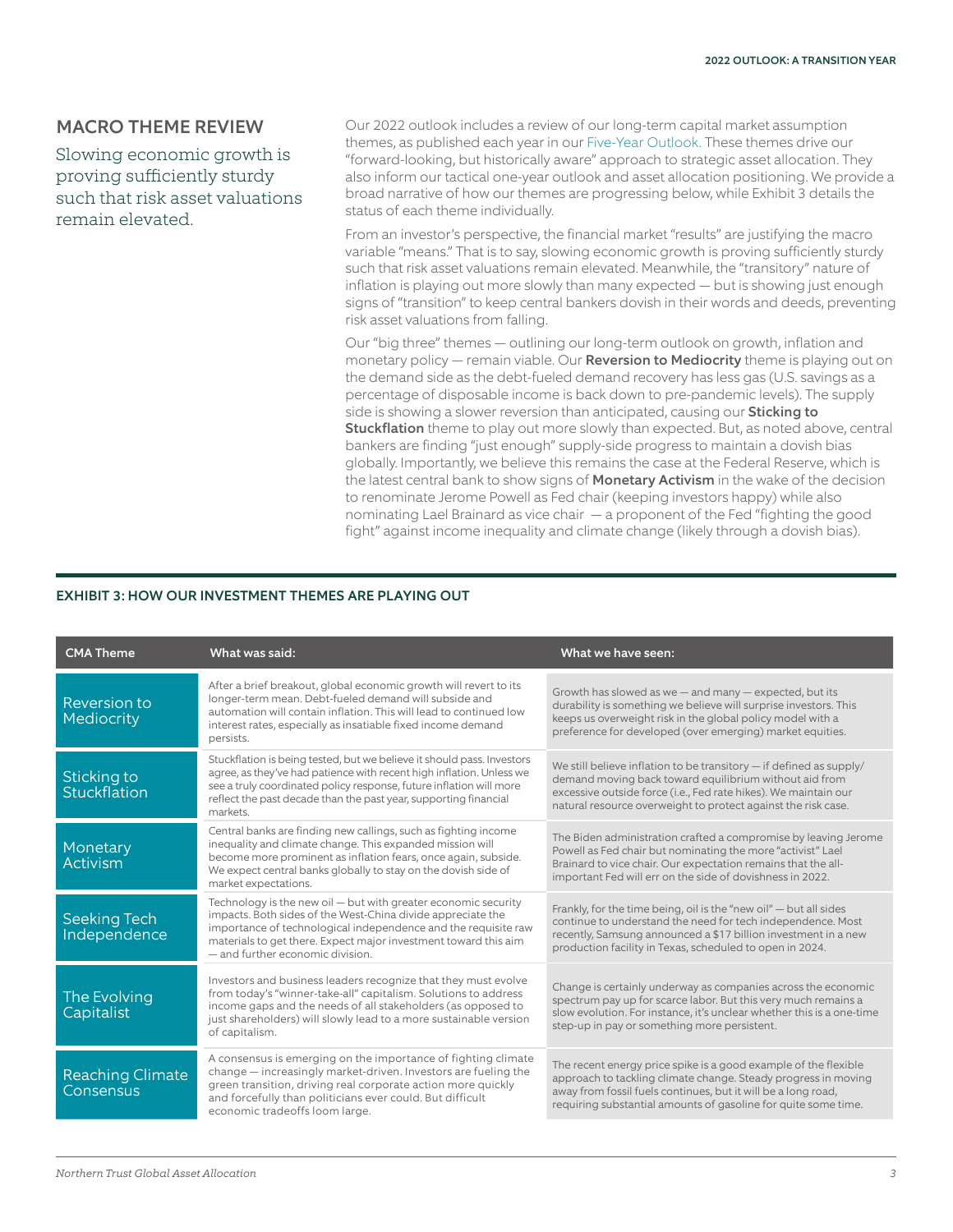#### GROWTH & INFLATION

We expect growth will slow but remain above trend across developed economies. Inflation will come in lower than expectations.

#### GROWTH OUTLOOK

Global GDP still stands 2% below its pre-crisis level as pandemic-constrained services and emerging markets have lagged. As the pandemic continues to mature, strong household and corporate balance sheets will combine with easy financial conditions to support growth. The U.S. economy will enter 2022 with considerable momentum and the outlook for consumer and corporate spending looks strong. We expect above consensus U.S. growth of 4–5% in 2022. We have a similarly robust growth outlook for Europe. For the eurozone, despite modest headwinds from higher energy prices and supply chain disruption in the manufacturing sector, the combination of ample pent-up consumer demand, the release of NextGenerationEU funds and easing of supply chain headwinds should allow the region to maintain 4–5% growth. The U.K. growth outlook is also strong. Even though it is suffering from similar headwinds as the eurozone and Brexit disruption, the consumer is driving the economic recovery and we see growth similar to other developed markets at 4–5%.

We think Japan's growth will receive a boost from front-loaded fiscal stimulus and reach 3–4%. The easing of supply chain disruption will be particularly important for a manufacturing and export powerhouse like Japan. China's growth has been slowing and uncertainty regarding the impact of the government's Common Prosperity agenda and the associated regulatory tightening remains elevated. In addition, the important property sector has shown signs of fragility. In response, we expect the government will take incremental action to prevent growth from slipping much further. Overall, we expect growth of between 4–6% for 2022.

#### INFLATION OUTLOOK

Initial inflationary pressure came from the goods sector, but has now transitioned to energy price pressures and supply chain bottlenecks. There is some evidence of improvement in key areas of concern like shipping, while pressures in housing prices and wages remain a concern. Our view that inflation in 2022 will be "under" market expectations reflects our belief that investors will discount declining inflation by the end of the year. We expect U.S. inflation to recede below the consensus expectation of 3.7%. After surging higher in 2021, we expect European inflation to drift back down to roughly 2% as the impact of tax changes and higher energy prices fade. Inflation in the U.K. will be somewhat stickier but will still decline to a range of 2.5–3%. For Japan, we expect inflation of just 0–1%. These views reflect the fact that we don't expect the recoveryinduced price increases to repeat in 2022. Finally, China's inflation will remain a focal point of the government and as such will in all likelihood stay rangebound at 1.5–2.5%. Of course, that's quite low given the underlying price pressures present in the country, but for now the government is clear it is focused on supporting the consumer even if it comes at the expense of the producer.

#### EXHIBIT 4: DECELERATING GROWTH AND INFLATION

*We expect a good combination of positive growth and tamer inflation.*

**Key Metrics Northern Trust Outlook** Real GDP  $(\%)$  CPI  $(\%)$ 2021 2022 2021 2022 *Actual Consensus Actual Consensus* **U.S.** 5.5 3.9 4.5 3.7 Europe 5.1 4.2 2.5 2.3 China 8.0 5.3 1.0 2.2 Growth Inflation 2022 2022 Surprises **Under** Surprises and Under Disappoints **Under** 

Source: Northern Trust Asset Management, Bloomberg consensus forecasts. Year-over-year GDP growth and headline Consumer Price Index (CPI). Northern Trust outlook is relative to current market expectations: Growth is either "Surprises" or "Disappoints"; Inflation is either "Over" or "Under". Data as of 11/30/2021.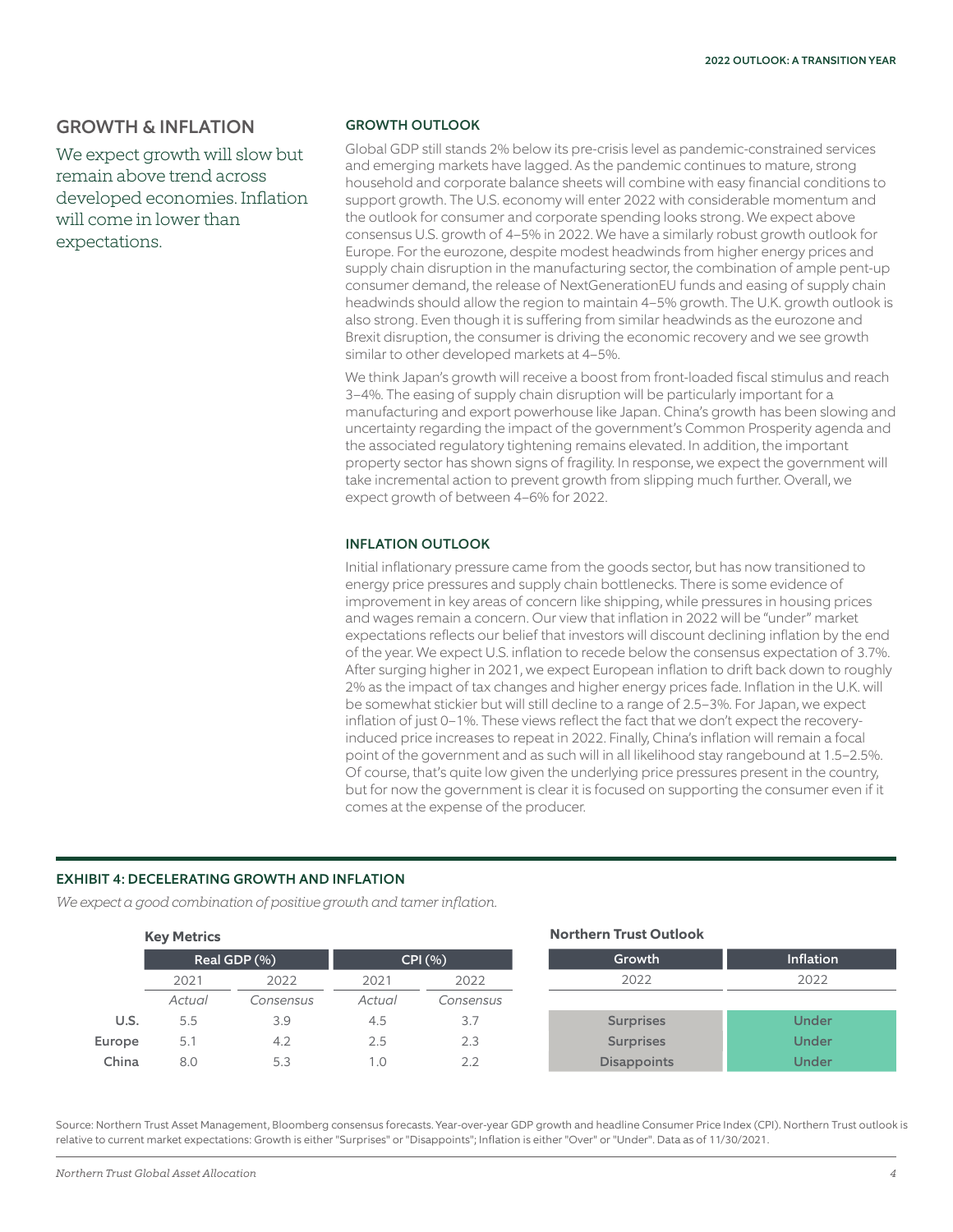## MONETARY & FISCAL POLICY

We don't foresee a level of monetary policy tightening that will be disruptive to economic growth or financial markets.

#### MONETARY POLICY OUTLOOK

Monetary policy globally will be transitioning from pandemic-related support to a more traditional framework in 2022. The lockdowns in 2020 created the largest drop in global GDP since World War II, while the subsequent recovery has brought the fastest growth rates experienced in 50 years. Inflation in 2021 was well above forecasted levels, and over the coming quarters policymakers will vigorously debate inflation prospects. The output gap (how far current GDP is below potential) took eight years to close following the global financial crisis, supporting a low-inflation environment. Strong economic reports will raise concern about a quicker-than-expected closing of the output gap. In this way, economic "bad news" of slower growth could actually be well-received by financial markets. The Federal Reserve has already indicated that it intends to complete the tapering of its bond buying program in 2022 — potentially accelerated by continued high inflation prints. We do note, however, that an expected decline in Treasury issuance should offset this negative technical factor. We anticipate one rate hike in 2022 from the Fed, and believe the market has priced in too many (roughly 5) hikes by the end of 2023.

The European Central Bank (ECB) is expected to keep monetary policy easy as inflation is driven by a narrow set of temporary drivers. It will taper its quantitative easing program during 2022 but we do not foresee any rate hikes. We think the Bank of England will start hiking rates in 2022, but it will probably move slowly and cautiously and hike no more than twice. The Bank of Japan will likely remain highly accommodative and Japanese interest rates across the yield curve will remain anchored close to zero. In China, the central bank will gradually ease monetary policy to support domestic economic growth. We do not foresee big moves, however, but rather incremental adjustments based on economic need. Overall, we view monetary policy in the U.S., Europe and China as dovish and don't foresee a level of monetary policy tightening that will be disruptive to either economic growth or the financial markets.

#### FISCAL POLICY OUTLOOK

Fiscal policy is an expected headwind to economic growth across the developed world as COVID support is discontinued and the baton for driving economic growth is passed from the public to the private sector. However, a fiscal deficit of 6.5% in the U.S. (and 5.1% across all developed markets) is still quite high given the state of global growth (see Exhibit 5). We expect fiscal policy to be an economic drag in the U.S. as the economic impact from the infrastructure bill won't be material for several years and we think the Democrats will struggle to pass further spending programs. However, the release of NextGenerationEU funds in the eurozone and the announced fiscal stimulus in Japan will ease the transition in these regions.

#### EXHIBIT 5: COOPERATIVE BANKERS

*We expect central bank policy to remain dovish in 2022.*

|        | <b>Key Metrics</b>    |           | <b>Northern Trust Outlook</b> |                    |                        |                      |  |  |  |
|--------|-----------------------|-----------|-------------------------------|--------------------|------------------------|----------------------|--|--|--|
|        | Central bank rate (%) |           |                               | Fiscal deficit (%) | <b>Monetary Policy</b> | <b>Fiscal Policy</b> |  |  |  |
|        | 2021                  | 2022      | 2021                          | 2022               | 2022                   | 2022                 |  |  |  |
|        | Actual                | Consensus | Actual                        | Consensus          |                        |                      |  |  |  |
| U.S.   | 0.25                  | 0.55      | $-12.4$                       | $-6.5$             | <b>Dovish</b>          | <b>Drag</b>          |  |  |  |
| Europe | 0.00                  | 0.00      | $-7.4$                        | $-4.0$             | <b>Dovish</b>          | <b>Boost</b>         |  |  |  |
| China  | 4.35                  | 4.35      | $-5.0$                        | $-4.4$             | <b>Dovish</b>          | <b>Boost</b>         |  |  |  |

Source: Northern Trust Asset Management, Bloomberg consensus forecasts. Central bank rates: Federal Reserve target rate (upper bound); European Central Bank refinancing rate; People's Bank of China 1-year lending rate. Northern Trust outlook is relative to current market expectations: Monetary policy is either "Dovish" or "Hawkish"; Fiscal policy is either "Boost" or "Drag" (in regards to its economic growth impact). Data as of 11/30/2021.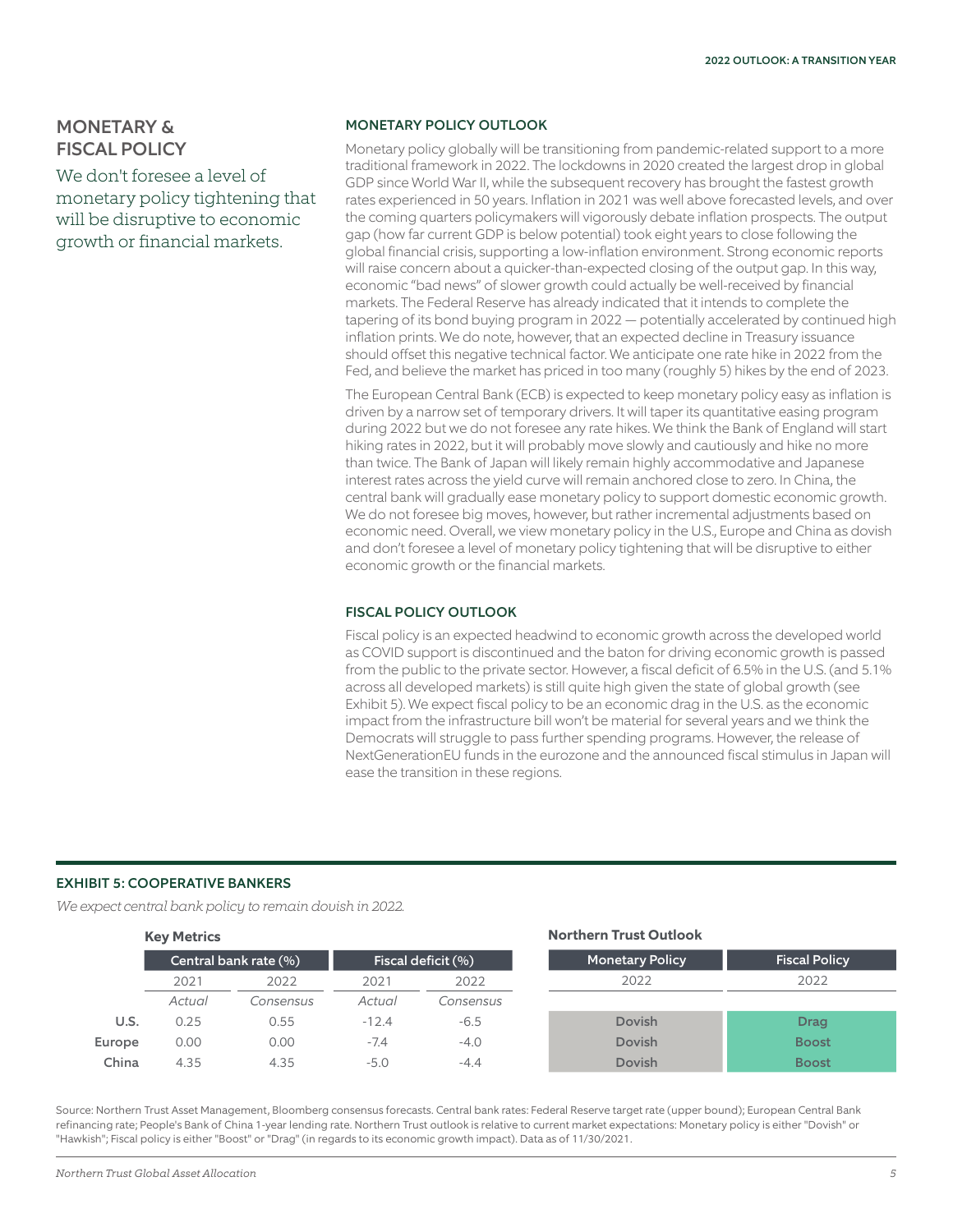#### INTEREST RATES

- Interest rates notably in the U.S. — took a ride in 2021; the 10-year Treasury yield started the year at 0.9%; topping out at 1.8% and on-track to end closer to 1.5%.
- We expect interest rates to remain low in 2022 as well with inflation receding, growth normalizing and demand for fixed income remaining high.
- Given continued low-rate expectations, we remain comfortable with taking on some duration risk in fixed income portfolios, but we prefer credit risk (see next page).

Treasury yields operated in a fairly volatile manner in 2021. Initial optimism surrounding vaccines and economic reopenings led to a steep rise in longer rates during the first quarter. Consumer strength, large fiscal stimulus and global economic reopening led to a faster than expected recovery. Interestingly, longer rates then proceeded to fall, even as inflation data and economic growth rates reached some of the highest levels in decades. Most investors saw this as a signal that economic data would mean-revert and there would be a lower terminal Fed funds rate once the Federal Open Market Committee (FOMC) eventually begins to tighten. In the back half of the year, global central banks began to awaken to inflation pressures and indicated a tightening cycle might be near. This time, front end rates bore the brunt of the selling as the FOMC indicated it might be time to reduce extraordinary measures and make sure the inflation genie does not escape the bottle. Back end rates stayed below the March peak given limited investor expectations for higher longer term inflation and a prolonged tightening cycle.

As we head into 2022, central banks have started to reel in emergency stimulus measures. Although the Fed maintains that a reduction in its balance sheet is separate from tightening, it has mentioned that inflation is lasting a bit longer than policymakers had hoped. The central bank is monitoring the situation carefully. Although front end rates will likely experience volatility around monetary policy developments and COVID-19 variants, back end rates should remain stable at historically low levels. Inflation expectations have come well off of their peaks, though they do remain elevated near long-term highs. We expect inflation to begin declining as the year proceeds. Fiscal stimulus will likely move from a tailwind to a headwind, which should limit back end rate moves. Risks to our view remain three-fold: (1) If the economy is stronger for longer, then perhaps the timing and length of a tightening cycle will need to be reevaluated (affecting front end rates and longer term premiums); (2) if inflation remains sticky, then we would also look at our front end rate exposures; and (3) conversely, if central banks revert to their old playbook, we would expect a flatter yield curve as long rates rally. In any case, we expect longer dated rates to remain lower for longer.

#### EXHIBIT 6: CALL US RATE SKEPTICS

*We do not believe the Fed will hike rates as much as the markets do — partially due to stubborn long end yields.*

#### Market Yield Curve Forecasts (% One-Year Forward Rate)



Source: Northern Trust Asset Management, Bloomberg. Germany serves as a proxy for Europe. One-year forward rates as of December 3, 2021. \*Dots represent NT 6-month midpoint forecasts.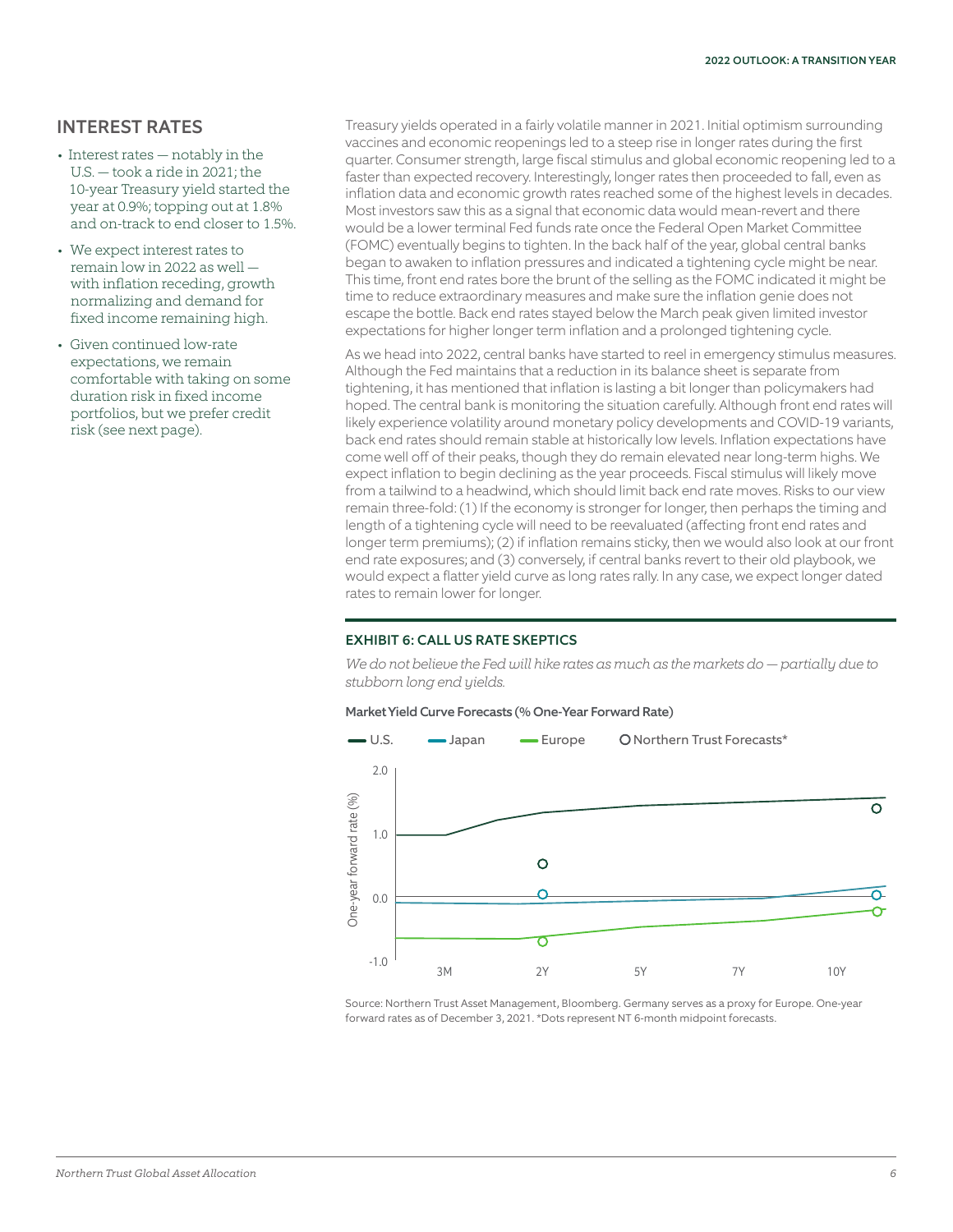#### CREDIT MARKETS

- Credit risk proved less risky than interest rate risk in 2021; high yield returns were modest but investment grade returns were negative as interest rates rose.
- Investment grade returns should move back into positive territory in 2022 while high yield returns could rival those of equity markets (with a lower risk profile).
- High yield represents the highest conviction overweight in our global policy model, given strong liquidity, continued low interest rates and solid fundamentals.

Fixed income returns in 2021 were impacted by interest rate risk and credit risk. The "everything" rally that began last November continued throughout the first part of the year as developed markets introduced wide-ranging vaccination programs. Optimism around economic normalization coincided with significant pent-up demand, which provided support for lower quality and cyclical sectors to outperform. Asset classes that are positively correlated to interest rates suffered as rates rose along with inflation expectations. Broad-based increases in commodities, better than expected earnings and wide open capital markets led to the highest issuance on record for high yield, while investment grade was not far from 2020 levels. Strong corporate balance sheets and a rebound in earnings led to a precipitous drop in the default rate to levels well below the long-run average.

The default forecast and continued ratings upgrade expectations support our favorable outlook for credit. We think high yield's improving credit fundamentals and low default rates — which are likely to stay close to 1% — will support capital structures. The high yield market has never been of higher quality and, in this context, current spread levels continue to offer value. Global investors continue to search for assets that provide income and serve as a hedge for interest rate volatility, which should continue to support high yield valuations. Our favorable view on high yield is reinforced by ongoing monetary policy accommodation and advantageous sector composition amid current inflation concerns. Our outlook for investment grade is more subdued. We believe Treasury rates will remain low and investment grade credit spreads will remain near current levels, providing low but dependable total returns. Our base case of low rates, improving supply chain conditions and strong consumer balance sheets should benefit credit valuations of investment grade bonds. High yield is our highest conviction overweight, while investment grade will continue to serve as a ballast in portfolios for which we expect it to provide a nice return over cash in 2022.

#### EXHIBIT 7: HIGH YIELD OVER INVESTMENT GRADE

*Our call for continued low rates and tighter credit spreads makes high yield an attractive asset class heading into 2022.*



Source: Northern Trust Asset Management, Bloomberg. 2021 total returns through November 30, 2021. Proxies: Investment grade - BBG U.S. Aggregate; High yield - BBG High Yield 2% Issuer Capped; USD cash - BBG U.S. Treasury Bills 1 - 3 months.

Forecasted returns do not show actual performance and are for illustrative purposes only. They do not reflect actual trading, liquidity constraints, fees, expenses, taxes and other factors that could impact the future returns. Stated return expectations may differ from an investor's actual result. The assumptions, views, techniques and forecasts noted are subject to change without notice. Please see additional disclosure at the end of this document.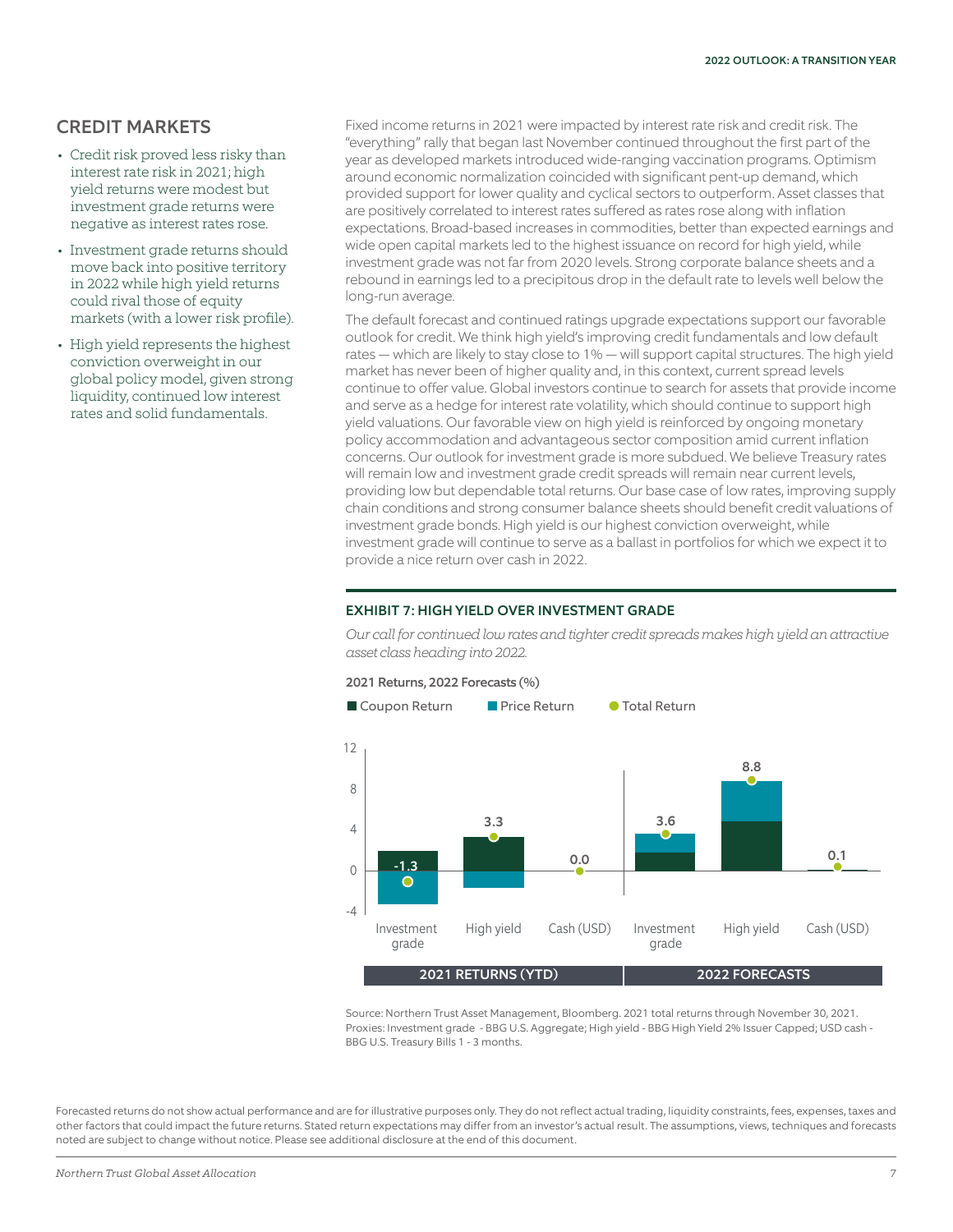#### **EQUITIES**

- Returns in 2021 varied across the major regions; the U.S. put forth another strong performance but markets outside the U.S. struggled — notably emerging markets.
- We expect continued and more uniform — gains across the major regions in 2022, as earnings growth marches higher and valuations remain elevated.
- Given little differentiation in our regional return forecasts, we favor the less risky developed markets over emerging markets.

2021 has been a very good year for global equities, rising 15% so far, but with large dispersion among the different regions. U.S. equities came out on top with a return of 22% and remarkably few hiccups along the way. The emergence of the Delta and Omicron variants caused modest pullbacks, as did a brief period of rising interest rates. However, before long the U.S. equity market found its footing and marched from new high to new high. Europe was able to track the U.S. quite closely for most of the year on a local currency basis but a bigger pullback on the Omicron variant put it in second place with a 17% return. Japan's equity market was more volatile due to political gyrations around the elections and returned 10%, but the real outlier in a negative sense was emerging markets (EM) with a return of -4%. A toxic combination of slowing growth in China combined with regulatory tightening and property sector tensions held back EM equities. India and emerging Europe were positive outliers but they could not compensate for the declines in China, Brazil and Turkey among others.

Although global equities had a good year, it is important to note that valuations actually fell during the year. Earnings growth in the pandemic recovery has been so robust that it handily outpaced market returns, causing valuation multiples to decline in all the major regions. From the context that multiples were well-above normal coming into the year this was in line with expectations. However, it means the market is on a firmer footing now. Multiple contraction next year is expected to be a smaller headwind than it was this year. In terms of earnings growth, we are cautiously optimistic that companies are resilient in their ability to cope with rising input prices and COVID-19 disruption. Consumers in the developed world are sitting on a mountain of excess savings, indicating pent-up demand will continue to support the recovery. Combined with healthy pricing power, this should allow companies to maintain their profit margins. Overall, this constructive backdrop means we start 2022 with an overweight to developed market equities. In emerging markets, we are sticking to an equal weight, given the elevated uncertainty for the growth and regulatory outlook in China.



#### EXHIBIT 8: DEVELOPED MARKETS OVER EMERGING

*We believe developed markets can provide similar returns to emerging markets with lower risk.*

Source: Northern Trust Asset Management, Bloomberg. 2021 returns through November 30, 2021. Proxies: U.S. - S&P 500; Europe - MSCI Europe; Japan - MSCI Japan; EM (Emerging Markets) - MSCI Emerging Markets.

Forecasted returns do not show actual performance and are for illustrative purposes only. They do not reflect actual trading, liquidity constraints, fees, expenses, taxes and other factors that could impact the future returns. Stated return expectations may differ from an investor's actual result. The assumptions, views, techniques and forecasts noted are subject to change without notice. Please see additional disclosure at the end of this document.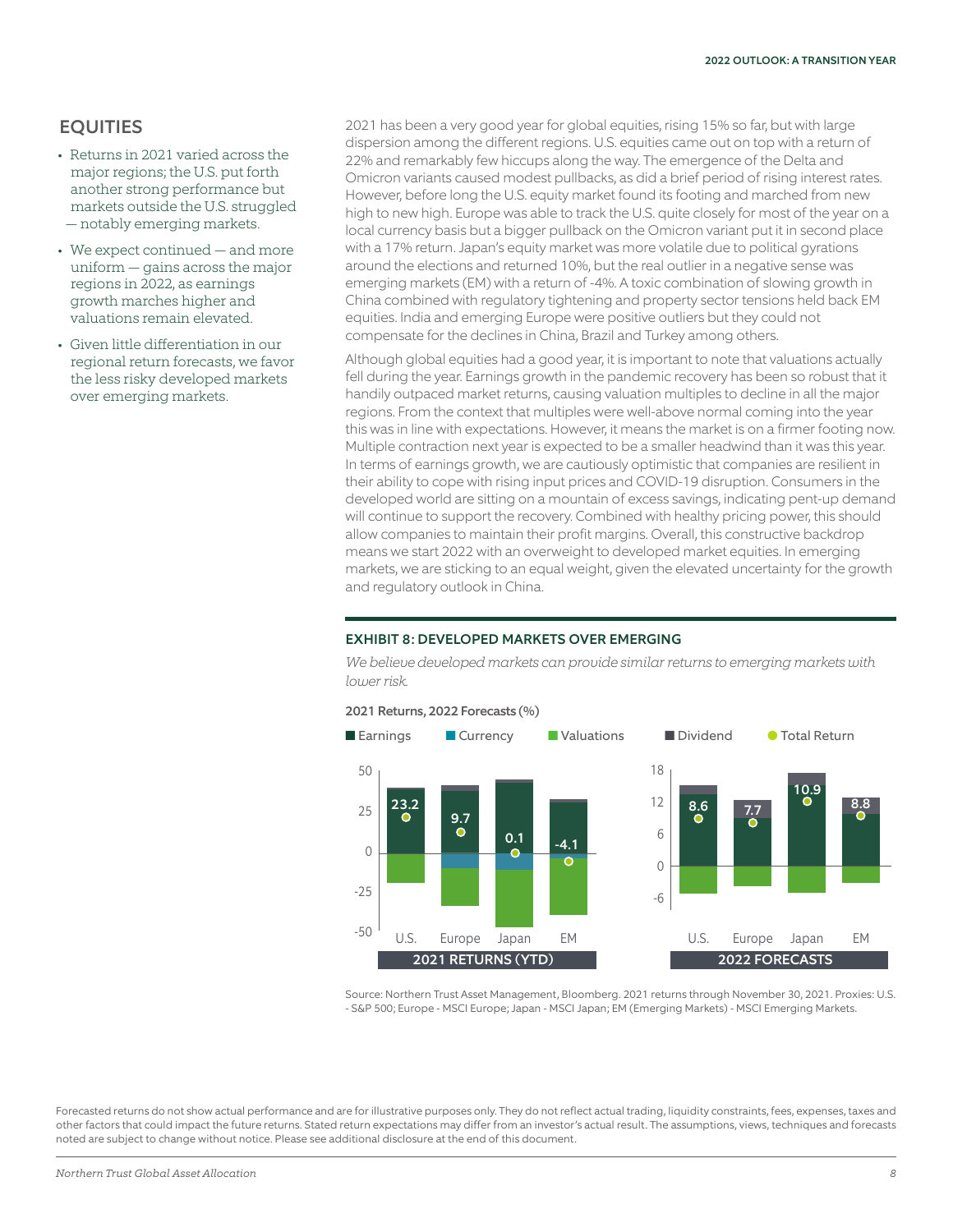#### REAL ASSETS

- Real assets enjoyed a more successful 2021 (vs. 2020); natural resources and global real estate showed notably constructive returns.
- Our quantitatively driven forecasts are supported by a constructive equity market environment; global real estate should benefit from a positive credit outlook.
- We are overweight natural resources, which we believe will generate returns above our quantitative forecast while also protecting against the risk of lingering inflation.

After a very disappointing 2020, 2021 brought a better return experience across the real asset landscape. Natural resources got off to a hot start in 2021 as the economy surged back to life, taking the price of oil and other commodities with it. The return of pandemic fears via the various variants throughout the back half of the year, combined with increased speculation around Fed tapering, led to sideways trading from June on — but the asset class still managed returns of around 20%. Global real estate started the year a bit slower as investors tried to determine the new equilibrium for office and retail space, but momentum grew throughout the year as the reopening progressed and low rates boosted the interest rate sensitive asset class. As our outlook goes to press, global real estate is among the best performing real assets — a friendly reminder of the power low expectations (and resulting low valuations) can have on performance. Listed infrastructure yielded the least impressive return of the three as sharp pipeline gains were muted by disappointing rail and airport returns and the lower beta utility stocks.

Consistent with our five-year outlook, we leverage a factor-based approach to return forecasting across the real assets space (that is, asset class factor exposures multiplied by our factor return forecast). All real assets have significant equity exposure and are, therefore, supported by our constructive market outlook. Global real estate and listed infrastructure have notable interest rate exposure while global real estate gets an extra boost from its credit exposure — a factor on which we are also constructive. Meanwhile, natural resources have historically shown exposure to the emerging market risk factor. But, here, the forward looking view may deviate from the historical relationship because natural resources may not be as dependent on demand out of China. We believe natural resources will be supported by favorable supply/demand dynamics as the global economy continues its expansion. We have qualitatively increased our natural resource forecast and recommend a tactical overweight, given its constructive fundamentals and reasonable valuations, and as a way to protect against the risk of continued inflation.

#### EXHIBIT 9: A QUANT APPROACH TO REAL ASSETS

*Risk factor exposures suggest solid 2022 real asset returns; natural resources have upside.*



#### 2021 Returns, 2022 Forecasts (%)

Source: Northern Trust Asset Management, Bloomberg. Regressions calculating factor exposure (beta) run from 12/31/2002 to 3/31/2021. Term exposure is defined as the return premium associated with taking on maturity risk; that is, of investing in longer term bonds. EM = emerging market. 2021 total returns through November 30, 2021. Proxies: global listed infrastructure - S&P Global Infrastructure; natural resources - S&P Global Natural Resources; global real estate - MSCI ACWI IMI Core Real Estate.

Forecasted returns do not show actual performance and are for illustrative purposes only. They do not reflect actual trading, liquidity constraints, fees, expenses, taxes and other factors that could impact the future returns. Stated return expectations may differ from an investor's actual result. The assumptions, views, techniques and forecasts noted are subject to change without notice. Please see additional disclosure at the end of this document.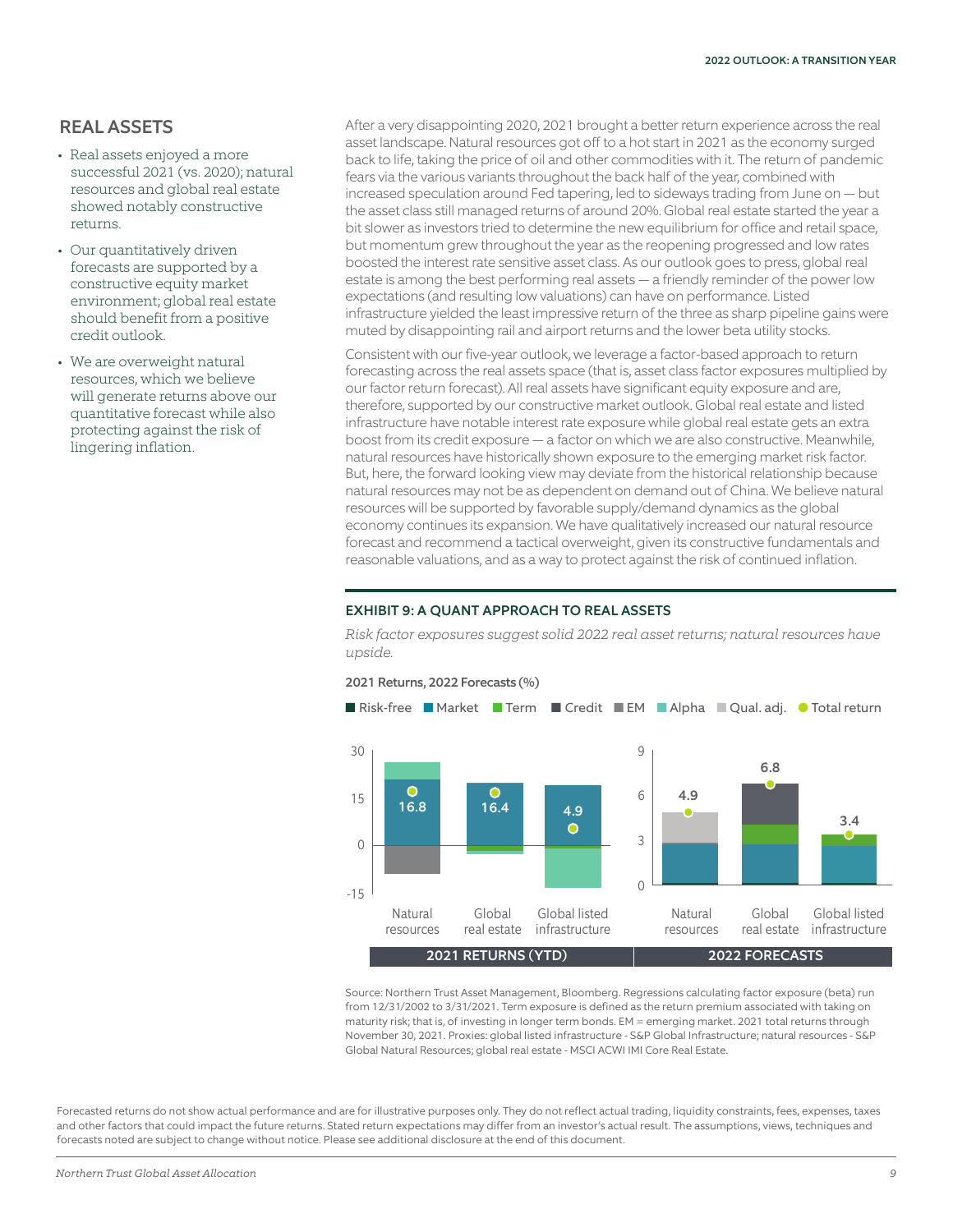## **CONCLUSION**

Our base case outlook for 2022 focuses on slowing but sustainable growth, along with resilient corporate profits.

Returns in global risk markets were much better than expected in 2021, underpinned by strong corporate fundamentals and well-behaved interest rates. Add this year to the exhibit book of reasons to stay fully invested, as high starting valuations scared off some investors but proved justified by strong earnings. We were assessing the impact of COVID-19 all year, and enter 2022 facing the spread of the Omicron variant. Our framework for assessing the impact of this variant and potential future ones focuses on severity, treatability and testing. As long as new variants don't lead to serious degradation in mortality, vaccine efficacy or accuracy of testing, we don't expect them to derail the global economic expansion. This is our inclination as it relates to Omicron while we await detailed health data. We do see the developed economies as generally better positioned to handle the pandemic, and risks to the supply chain in emerging economies will be closely monitored.

Super-easy monetary and fiscal policy has led to concerns about market bubbles, and there have certainly been pockets of excess. We have seen rolling corrections in some of these areas, like special purpose acquisition companies (SPACs) and speculative growth stocks. Equity market sentiment appears relatively neutral with the AAII Sentiment Survey, put/call ratio and short interest ratio all near average levels. High yield spreads have somewhat increased of late as a sign of some investor hesitation, but we expect them to tighten throughout 2022 alongside strong fundamentals.

Of the transitions the markets will wrestle in 2022, inflation will be the most impactful and carries the highest risk. Market expectations are that inflation will start to moderate in 2022 but the implied five-year inflation rate priced into markets is a still high 2.8– 2.9% for the U.S., moderating to 2.4% over the following five years. The path of inflation during 2022 will be critical to the transition of central bank policy, as the Fed considers accelerating its tapering of bond purchases in response to higher than expected current inflation. The transition of fiscal policy looks fairly predetermined, with the one potential swing factor being any further spending programs from the Democrats in the U.S. — of which we are doubtful.

Our base case outlook for 2022 focuses on slowing but sustainable growth, along with resilient corporate profits. The key components of our tactical asset allocation recommendations (detailed on page 2) include a focus on developed market equities over emerging market equities, favoring credit exposure through high yield bonds over interest rate risk in investment grade bonds and overweighting natural resource equities as both a continuing growth and inflation-hedge play. Our earnings growth estimates range from 9% for emerging markets to 13% for the U.S., allowing some further valuation compression in 2022. This strong corporate performance should support the previously mentioned high yield spread tightening, generating attractive returns for high yield bonds. The history of central bank tightening cycles shows that positive equity and fixed income returns can be realized in steady, well-telegraphed tightening cycles — the scenario we expect in 2022.

## How helpful was this paper?